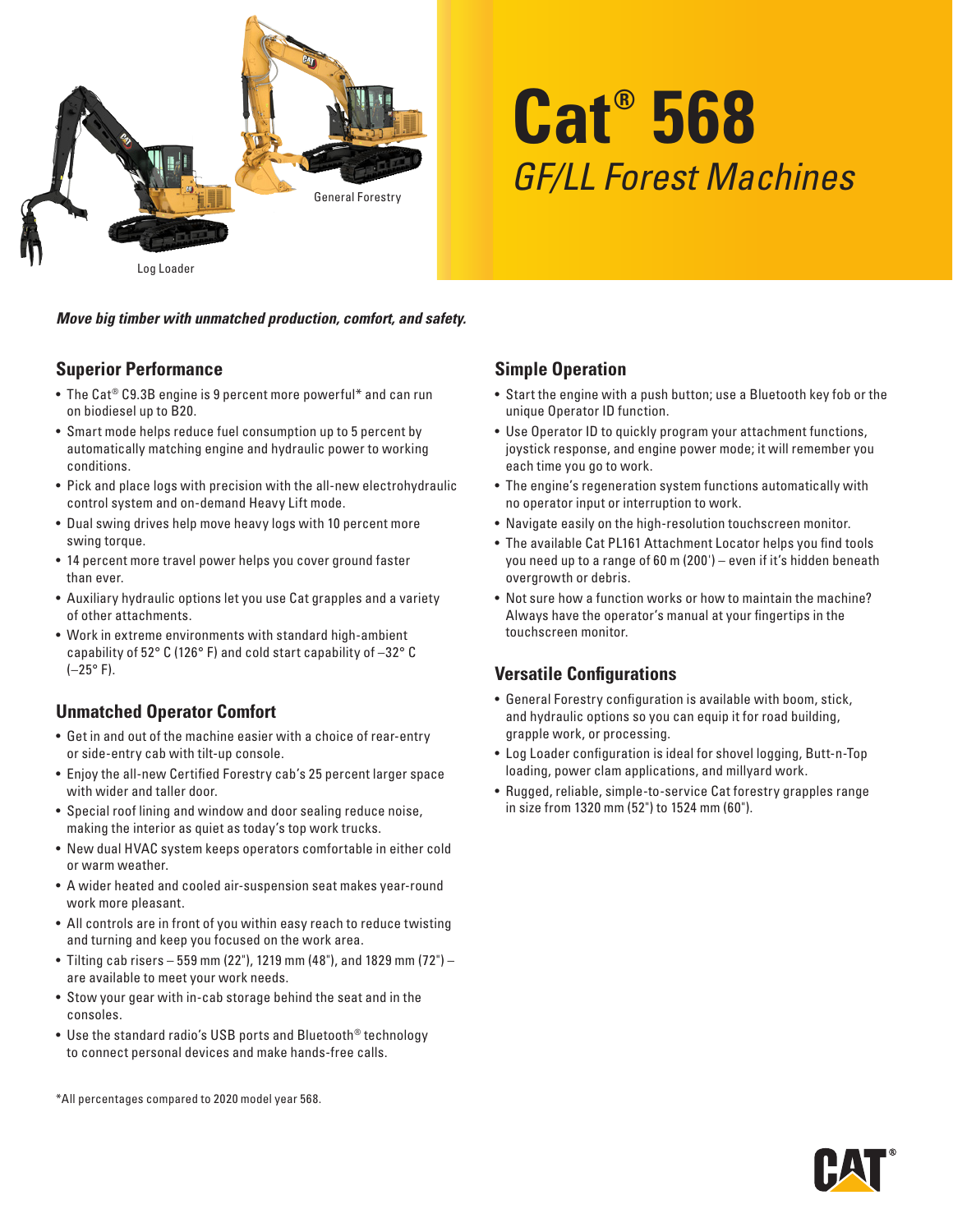#### **Easy Maintenance**

- Expect up to 15 percent less maintenance cost.\* (Savings calculated over 12,000 machine hours.)
- Replace fuel filters at 1,000 hours twice the interval from the previous filters.
- Get improved filtration and longer 3,000 hour service life with the new hydraulic oil return filter – 50 percent longer service than previous filter design.
- The high-efficiency cooling fan is hydraulically driven and runs only when needed; program intervals so the fan automatically reverses to keep cores clean without interrupting your work.
- S.O.S<sup>SM</sup> ports simplify maintenance and allow for quick, easy extraction of fluid samples for analysis.

\*All percentages compared to 2020 model year 568.

### **Enhanced Safety**

- The cab meets the following standards: Rollover Protective Structure (ROPS)/Falling Object Protective Structure (FOPS)/Operator Protective Structure (OPS)/ Tip Over Protective Structure (TOPS) ISO 8082-2:2011 ISO 8083:2006 11,600J ISO 10262:1998 Level II ISO 8084:2003 SAE J1356 MAR2013 WCB G603 March 1990 OR-OSHA 437-007-775(14)
- Access most routine maintenance points at ground level.
- New right-hand steps provide easy, safe, and quick access to upper service platform; the steps and service platform use anti-skid punch plate to prevent slipping.
- Larger 32 mm (11 ⁄4") polycarbonate front window, smaller cab pillars, and a flat engine hood improve visibility by 50 percent.
- Standard rearview camera enhances jobsite visibility; sideview camera is optional.
- The monitor's slope and grade indicator helps enhance stability and lift.

### **Standard and Optional Equipment**

Standard and optional equipment may vary. Consult your Cat dealer for details.

|                                             | <b>Standard</b> | <b>Optional</b> |
|---------------------------------------------|-----------------|-----------------|
| <b>BOOMS AND STICKS</b>                     |                 |                 |
| 6.5 m (21'4") Reach boom - General Forestry |                 |                 |
| 7.09 m (23'3") Straight boom - Log Loader   |                 |                 |
| 3.9 m (12'10") Reach stick                  |                 |                 |
| 4.73 m (15'6") Over/Under stick             |                 |                 |
| 4.73 m (15'6") Under/Under Power Clam stick |                 |                 |
|                                             |                 |                 |

|                                                                        | <b>Standard</b> | <b>Optional</b> |
|------------------------------------------------------------------------|-----------------|-----------------|
| <b>CAB</b>                                                             |                 |                 |
| ROPS Forestry cab with polycarbonate<br>windows                        | ✓               |                 |
| 4-point harness seat belt                                              |                 |                 |
| Side entry with 559 mm (22") tilting riser                             |                 | ✓               |
| Rear entry with 1219 mm (48") tilting riser                            |                 |                 |
| Rear entry with 1829 mm (72") tilting riser                            |                 |                 |
| Heated and cooled seat with<br>air-adjustable suspension               | ✓               |                 |
| Integrated joysticks                                                   | ✓               |                 |
| Tilt-up left-side console<br>(side-entry cab only)                     |                 |                 |
| High-resolution touchscreen monitor                                    | ✓               |                 |
| Bluetooth integrated radio<br>(including USB, aux port and microphone) |                 |                 |
| 12V DC outlets                                                         | ✓               |                 |
| Keyless push-to-start engine control                                   | ✓               |                 |
| Automatic bi-level air conditioner                                     |                 |                 |
| LED dome and floor lights                                              | ✓               |                 |
| Windshield wiper and washer                                            |                 |                 |
| Behind seat storage                                                    |                 |                 |
| CB radio mounts                                                        |                 |                 |
| Retractable sunshade                                                   | ✓               |                 |

*(continued on next page)*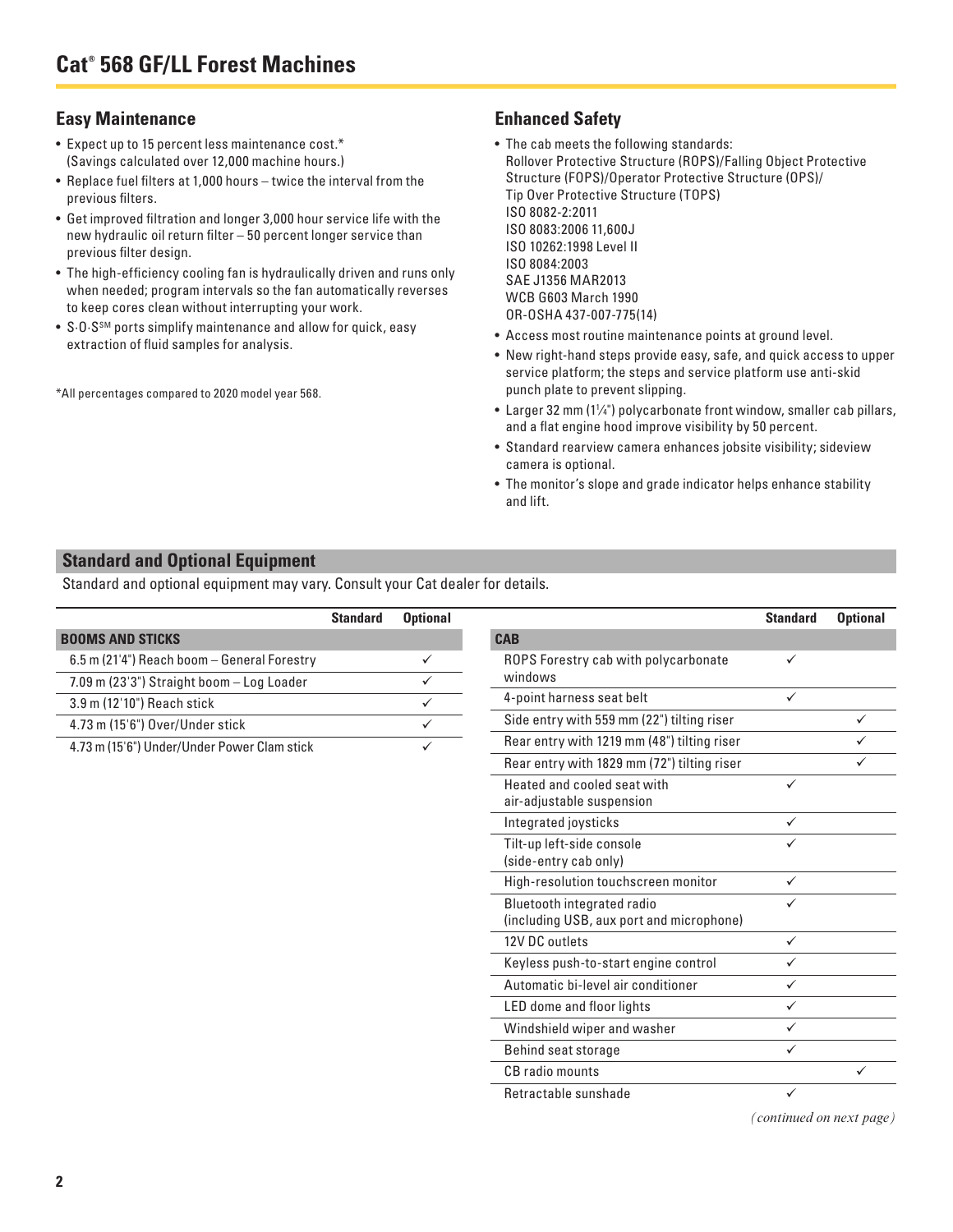## **Standard and Optional Equipment** *(continued)*

Standard and optional equipment may vary. Consult your Cat dealer for details.

|                                                                | <b>Standard</b> | <b>Optional</b> |
|----------------------------------------------------------------|-----------------|-----------------|
| <b>CAT TECHNOLOGIES</b>                                        |                 |                 |
| Cat Product Link™                                              |                 |                 |
| <b>Remote Services capability</b>                              |                 |                 |
| <b>ELECTRICAL SYSTEM</b>                                       |                 |                 |
| Maintenance-free 1,000 CCA batteries (x4)                      | ✓               |                 |
| Centralized electrical disconnect switch                       | ✓               |                 |
| LED chassis, boom/stick, and cab lights                        |                 |                 |
| Premium lighting - General Forestry -<br>six additional lights |                 |                 |
| Premium lighting - Log Loader -<br>10 additional lights        |                 |                 |
| <b>ENGINE</b>                                                  |                 |                 |
| Electric fuel priming pump                                     | ✓               |                 |
| Cold start package with block heater<br>and ether assist       |                 |                 |
| Three selectable modes:<br>Power, Smart, Eco                   |                 |                 |
| Automatic engine speed control                                 | ✓               |                 |
| Automatic engine idle shutdown                                 | ✓               |                 |
| Up to 4500 m (14,764 ft) altitude capability                   | ✓               |                 |
| 52° C (126° F) high-ambient cooling<br>capacity                |                 |                 |
| -32° C (-25° F) cold start capability                          | ✓               |                 |
| Hydraulic reverse fan                                          |                 |                 |
| Two-stage fuel filter system                                   |                 |                 |
| Double element air filter with integrated<br>pre-cleaner       |                 |                 |
| Biodiesel capability up to B20                                 | ✓               |                 |
| <b>HYDRAULIC SYSTEM</b>                                        |                 |                 |
| Boom and stick regeneration circuits                           | ✓               |                 |
| Boom and stick drift reduction valve                           |                 |                 |
| Electronic main control valve                                  |                 |                 |
| Automatic hydraulic oil warmup                                 |                 |                 |
| Automatic swing parking brake                                  | ✓               |                 |
| High performance hydraulic return filter                       | ✓               |                 |
| Automatic two speed travel                                     | ✓               |                 |
| Bio hydraulic oil capability                                   | ✓               |                 |
| High torque swing drive                                        | ✓               |                 |
| Swing cushion valve                                            | ✓               |                 |
| Tool control software                                          |                 |                 |
| Medium pressure circuit                                        |                 |                 |

|                                                                 | <b>Standard</b> | <b>Optional</b> |
|-----------------------------------------------------------------|-----------------|-----------------|
| <b>SAFETY AND SECURITY</b>                                      |                 |                 |
| Caterpillar One Key security system                             |                 |                 |
| Lockable service doors                                          |                 |                 |
| Lockable external tool/storage box                              |                 |                 |
| Lockable fuel caps and hydraulic tank                           |                 |                 |
| Service platforms with anti-skid plate<br>and countersunk bolts |                 |                 |
| Right-hand handrail and handhold                                |                 |                 |
| Signaling/warning horn                                          | ✓               |                 |
| Ground-level secondary engine<br>shutoff switch                 |                 |                 |
| Rearview camera                                                 |                 |                 |
| Right-hand sideview camera                                      |                 |                 |
| <b>SERVICE AND MAINTENANCE</b>                                  |                 |                 |
| Side-entry service platform                                     |                 |                 |
| Left- and right-side fuel fill locations                        |                 |                 |
| Grouped location for engine oil<br>and fuel filters             |                 |                 |
| S.O.S <sup>SM</sup> sampling ports                              |                 |                 |
| UNDERCARRIAGE AND STRUCTURES                                    |                 |                 |
| High Wide undercarriage                                         |                 |                 |
| Grease lubricated track with positive<br>pin retention          |                 |                 |
| Catwalks                                                        |                 |                 |
| Tie down points                                                 |                 |                 |
| Counterweight fuel tank                                         |                 |                 |
| 850 mm (33") triple grouser shoes                               |                 |                 |
| 700 mm (28") double and single<br>grouser shoes                 |                 |                 |
| Heavy-duty track rollers                                        |                 |                 |
| Heavy-duty travel motor guards                                  |                 |                 |
| Heavy-duty bottom guards                                        | ✓               |                 |
| Track guiding guards                                            | ✓               |                 |
| High drawbar final drives                                       | ✓               |                 |
| Heavy-duty recoil springs                                       | ✓               |                 |
| Heavy-duty hydraulic swivel                                     | ✓               |                 |
| Heavy-duty hydraulic swivel guard                               |                 |                 |